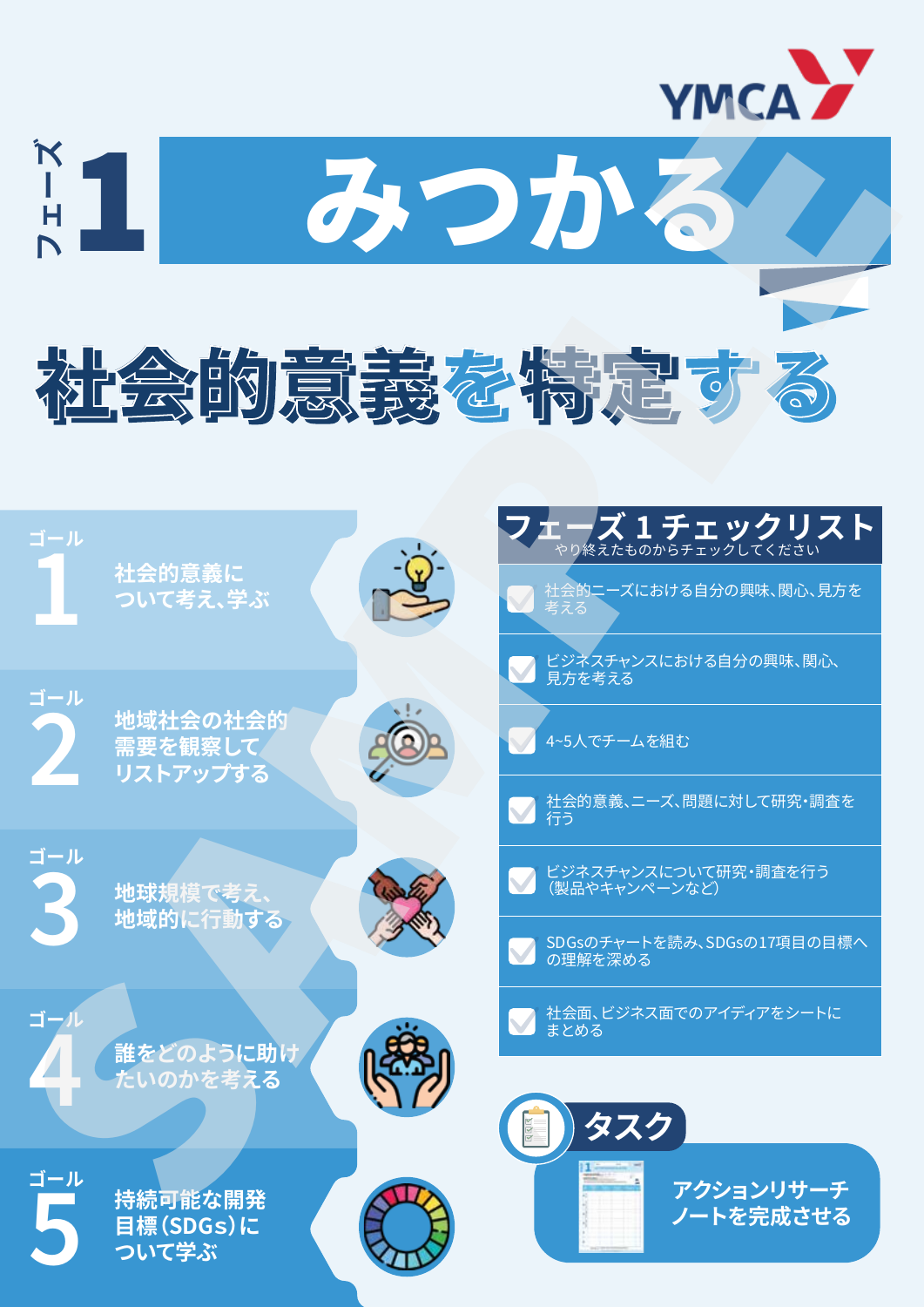

## 社会的意義を特定しよう

フェーズ1では、社会的意義について考えます。社会的意義とは、社会的ニーズに応えるための行動や貧困、 森林破壊、人種差別、偏見、若者のメンタルヘルスなどの社会問題を解決するための解決策のことを言います。これ らの課題は圧倒的で解決が困難に思えますが、決して不可能なことではありません。

スコカン



社会的需要や社会問題について考え、学ぶには、まずは自分が住んでいる地 域や都市、国を観察するのが一番です。また、これらの社会的課題は、みなさん 自身が経験したことかもしれません。

ユース・フォ・コージズは、みなさんに社会的起業(ビジネス)やキャンペーンを 創設することで創造的な方法で積極的な行動を取るよう挑んでいます。皆さん はユース・フォ・コージズを学んでいる学生として、世界を再建し、再生する 可能性を持っています。しかし、どうやって?

### 地球規模で考え、地域的に行動する 地球規模で考え、地域的に行動する

まず、自分が影響を受けている、あるいは強い関心を持ってい る社会問題について考え、調査する必要があります。ニュース で見たり読んだりした問題や、家族や友人から聞いたことの ある問題でもよいでしょう。 そして、「地球規模で考え、地域的 に行動する」というアプローチをとる必要があります。

「地球規模で考え、地域的に行動する」とは、地球規模の問題 を解決するために、地域の社会問題や環境問題に焦点を当 てて行動するという意味です。このアプローチでは、大きな「 世界の問題」に圧倒されることなく、有意義でインパクトのあ る行動をとることができます。 言い換えれば、あなたの行動 がどんなに小さなものであっても、あなたを取り巻く世界に ポジティブな影響を与える変化を起こすことができるのです。 「地球規模で考え、地域的に行動する」で積極的な行動をとる 学生チームの例をいくつか紹介します。

- **米国の在宅高齢者に食料や物資を届ける**
- ・西アフリカでのコロナウイルスの蔓延を防ぐために、 手作りの布製マスクを作る
- ・日本の学校で使い捨てプラスチックの使用を減らすための キャンペーンを行う

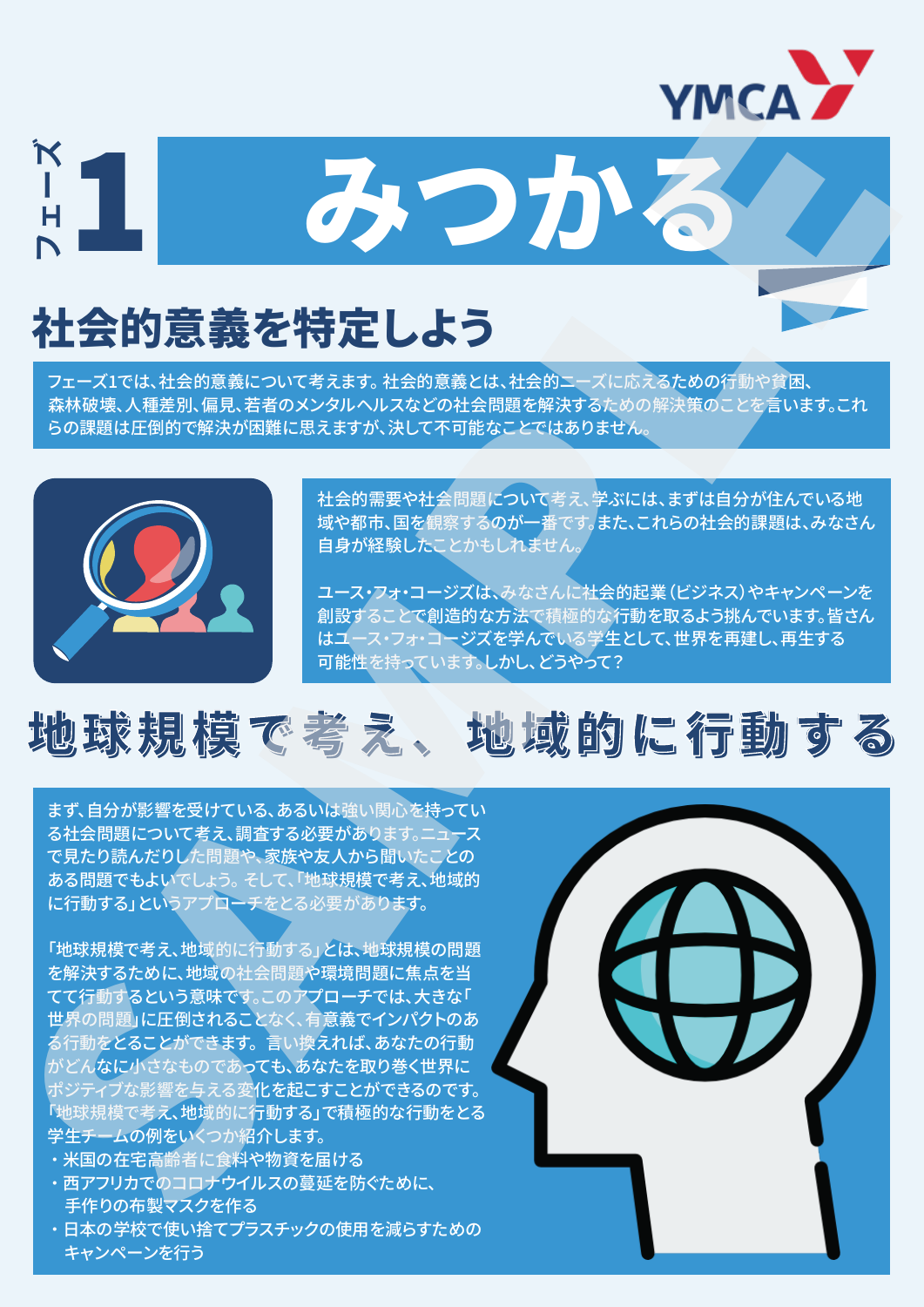

# IDENTIFY YOUR IDENTIFY YOUR SOCIAL CAUSE SOCIAL CAUSE

|                                                                                                     |                                                | <b>YMCA</b>                                                                                                                                                             |  |  |
|-----------------------------------------------------------------------------------------------------|------------------------------------------------|-------------------------------------------------------------------------------------------------------------------------------------------------------------------------|--|--|
|                                                                                                     |                                                | ENCOUNTER                                                                                                                                                               |  |  |
| IDENTIFY YOUR<br>SOCIAL CAUSE                                                                       |                                                |                                                                                                                                                                         |  |  |
| <b>GOAL</b><br>Think and learn<br>about social<br><b>issues</b>                                     | $\frac{1}{\sqrt{\frac{1}{2}}}\cdot\frac{1}{2}$ | <b>PHASE 1 CHECKLIST</b><br>Considered own interests, views,<br>perspective on social needs                                                                             |  |  |
| <b>GOAL</b><br><b>Identify and</b><br>$\blacksquare$<br>record social<br>needs in your<br>community |                                                | Considered own interests, views,<br>perspective on business opportunities<br>Formed a team of 4 - 5 people<br>Carried out research on social issues,<br>needs, problems |  |  |
| <b>GOAL</b><br>Think Globally,<br><b>Act Locally</b>                                                |                                                | Carried out research on business<br>possibilities (products, campaigns, etc)<br>Read through SDGs chart and<br>demonstrated understanding of the<br>17 SDGs             |  |  |
| <b>GOA</b><br>Think about who<br>& how you would<br>like to help                                    |                                                | Completed sheets on ideas for both<br>social and business aspects<br><b>TASK</b>                                                                                        |  |  |
| <b>GOAL</b><br><b>Study the</b><br><b>Sustainable</b><br><b>Development</b><br><b>Goals (SDGs)</b>  |                                                | <b>Complete the</b><br><b>Action Research</b><br><b>Notes worksheet</b>                                                                                                 |  |  |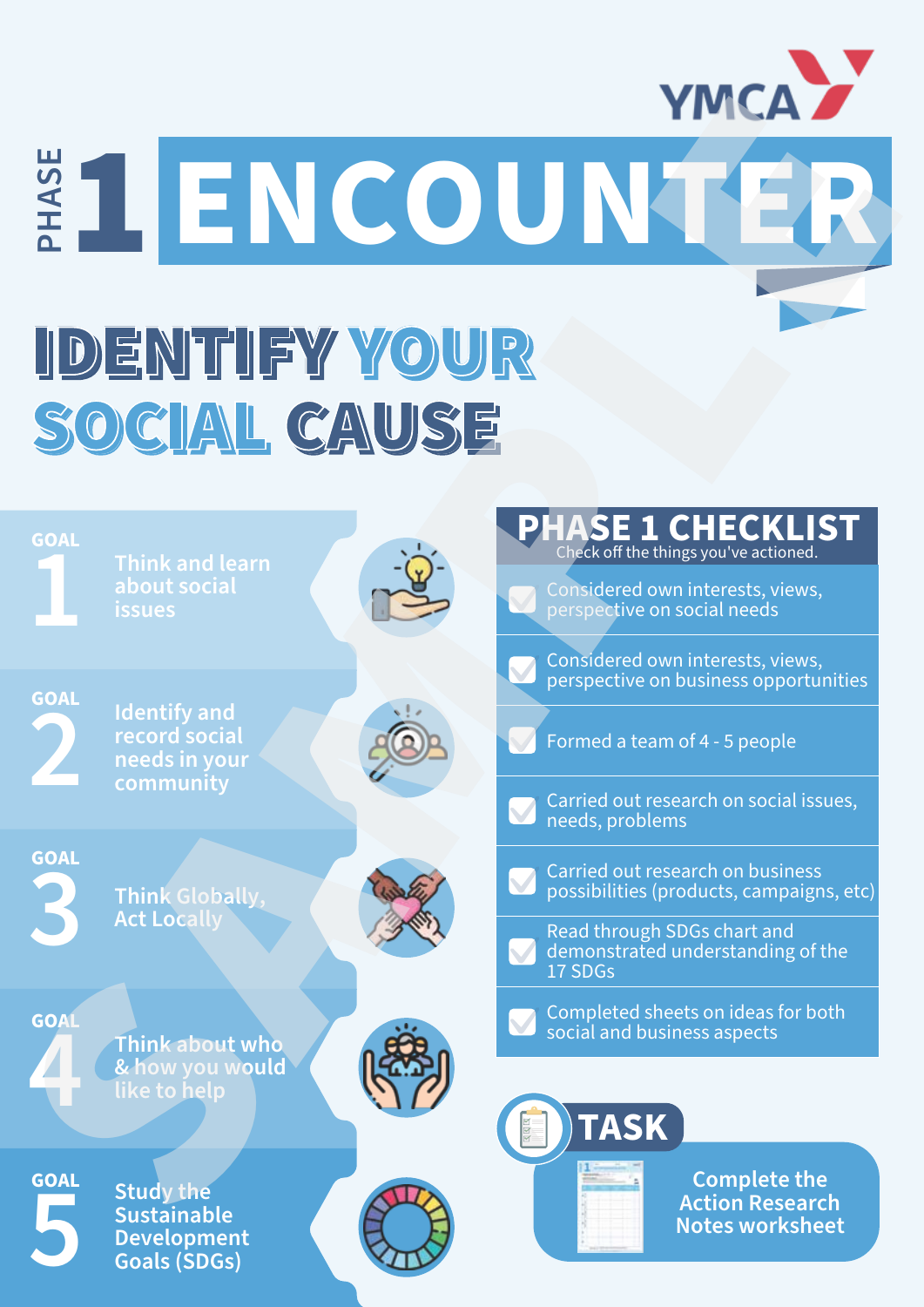

#### **IDENTIFY YOUR SOCIAL CAUSE**

**You will learn and think about social causes in Phase 1. A social cause is an action to meet a social need or a solution to a social problem, such as poverty, deforestation, racism, discrimina**tion or youth mental health. Such problems can seem quite overwhelming and difficult to solve,<br>but it is not impossible! **but it is not impossible!**<br> **but it is not impossible!**<br> **but it is not impossible!**<br> **problems** can seem quite overwhelming and difficult to solve,<br> **but it is not impossible!** 



**The best way to learn about social needs or problems is to think about social problems in your community, city, or country. These could be problems that you have experienced yourself.** 

**Youth for Causes challenges you to take positive action in a creative way by creating a social business or campaign. As YFC participants, you have the potential to help change the world in a positive way. But How?**

# **THINK GLOBALLY, ACT LOCALLY THINK GLOBALLY, ACT LOCALLY**

To get started, you will need to think about and research social problems that affect you or ones **that you feel passionate about. They could be issues you have seen or read about in the news, or from your family and friends. You will need to take the "Think Globally, Act Locally" approach.**

**"Think Globally, Act Locally" means to focus and take action on local social and environmental issues to help solve global problems. This approach allows you to take meaningful and impactful actions without being overwhelmed by big "world issues". In other words, no matter how small your actions seem, you can make a change that can positively impact the world around you. SAMPLE READER IN COURSE**<br>
SAMPLE TO UR SOCIAL CAUSE<br>
You'll literarmal think about cost is a new signal contained contained and the set of the set of the set of the set of the set of the set of the set of the set of the s

**Some examples of student teams taking positive action through "Think Globally, Act Locally" are:** 

- ・ **Food and supplies deliveries to homebound senior citizens in the US**
- ・ **Making handmade fabric masks to stop the spread of the Coronavirus in West Africa**
- ・ **Campaigning to reduce single use plastic consumption at schools in Japan**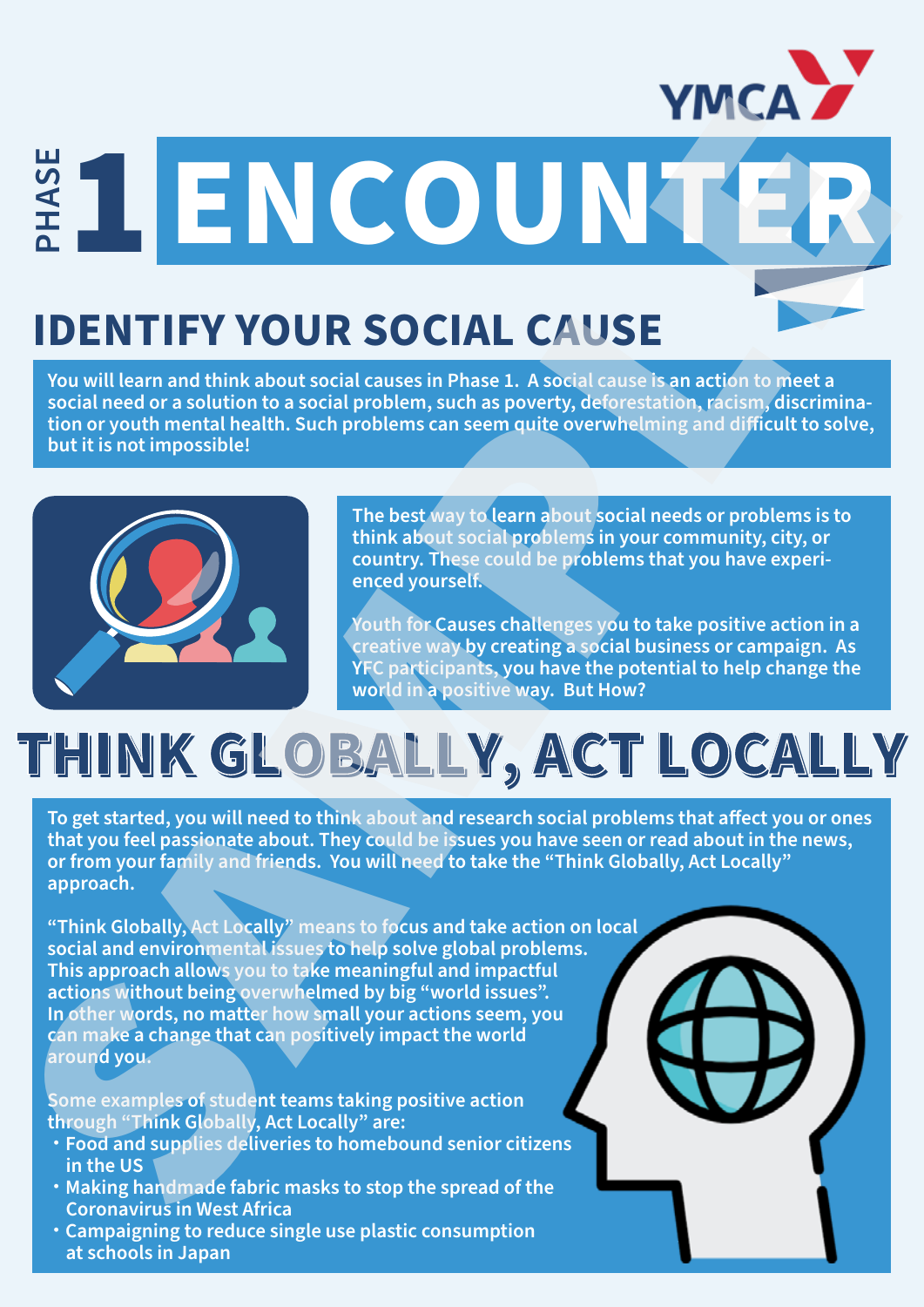

- **Complete the table below: (your ideas: E, F)**<br>下の表を完成させてください(E. F欄は、場所や人も自分で考えてみましょう) **1. OBSERVE AND THINK ABOUT** あなたの周りを観察し、考える。
- 
- **2. NEGATIVE TO POSITIVE**

|                                                                                                                                                                                                                                                                                                                                                                                                                                                                                                                                                      | 2. NEGATIVE TO POSITIVE マイナスからプラスへ                           | Sometimes a negative situation can turn out to have a positive side too.<br>時には、ネガティブな状況もポジティブな面を持っていることがあります。<br>例えば、電池などもプラスとマイナスがあり、両方があることで使えるエネルギーになります。 | Take a battery, for instance. It has both negative and positive sides which lead to usable energy. |                                     |             |
|------------------------------------------------------------------------------------------------------------------------------------------------------------------------------------------------------------------------------------------------------------------------------------------------------------------------------------------------------------------------------------------------------------------------------------------------------------------------------------------------------------------------------------------------------|--------------------------------------------------------------|---------------------------------------------------------------------------------------------------------------------------------------------------------------|----------------------------------------------------------------------------------------------------|-------------------------------------|-------------|
| <b>PLACE</b><br><b>PEOPLE</b><br>場所 / 人                                                                                                                                                                                                                                                                                                                                                                                                                                                                                                              | <b>SOCIAL NEEDS /</b><br><b>PROBLEMS</b><br>社会的ニーズ /<br>社会問題 | <b>NEGATIVE SIDE /</b><br><b>IMPACT</b><br>マイナスな面 / 影響                                                                                                        | <b>POSITIVE SIDE</b><br><b>IMPACT</b><br>プラスな面 / 影響                                                | <b>POSSIBLE SOLUTIONS</b><br>可能な解決策 | <b>SDGS</b> |
| your home<br>あなたの家<br>$\left( \mathsf{A}\right)$                                                                                                                                                                                                                                                                                                                                                                                                                                                                                                     |                                                              |                                                                                                                                                               |                                                                                                    |                                     |             |
| your community<br>your community<br>$\mathsf{H}$ :<br>$\begin{array}{c}\n\overline{11} \\ \overline{11} \\ \overline{11} \\ \overline{11} \\ \overline{11} \\ \overline{11} \\ \overline{11} \\ \overline{11} \\ \overline{11} \\ \overline{11} \\ \overline{11} \\ \overline{11} \\ \overline{11} \\ \overline{11} \\ \overline{11} \\ \overline{11} \\ \overline{11} \\ \overline{11} \\ \overline{11} \\ \overline{11} \\ \overline{11} \\ \overline{11} \\ \overline{11} \\ \overline{11} \\ \overline{11} \\ \overline{11} \\ \overline{$<br>B) |                                                              |                                                                                                                                                               |                                                                                                    |                                     |             |
| family or friends<br>家族や友<br>あなたのる                                                                                                                                                                                                                                                                                                                                                                                                                                                                                                                   |                                                              |                                                                                                                                                               |                                                                                                    |                                     |             |
| foreigners in Japan<br>日本に住む外国 <i>)</i><br>$\mathsf{D}$                                                                                                                                                                                                                                                                                                                                                                                                                                                                                              |                                                              |                                                                                                                                                               |                                                                                                    |                                     |             |
| E                                                                                                                                                                                                                                                                                                                                                                                                                                                                                                                                                    |                                                              |                                                                                                                                                               |                                                                                                    |                                     |             |